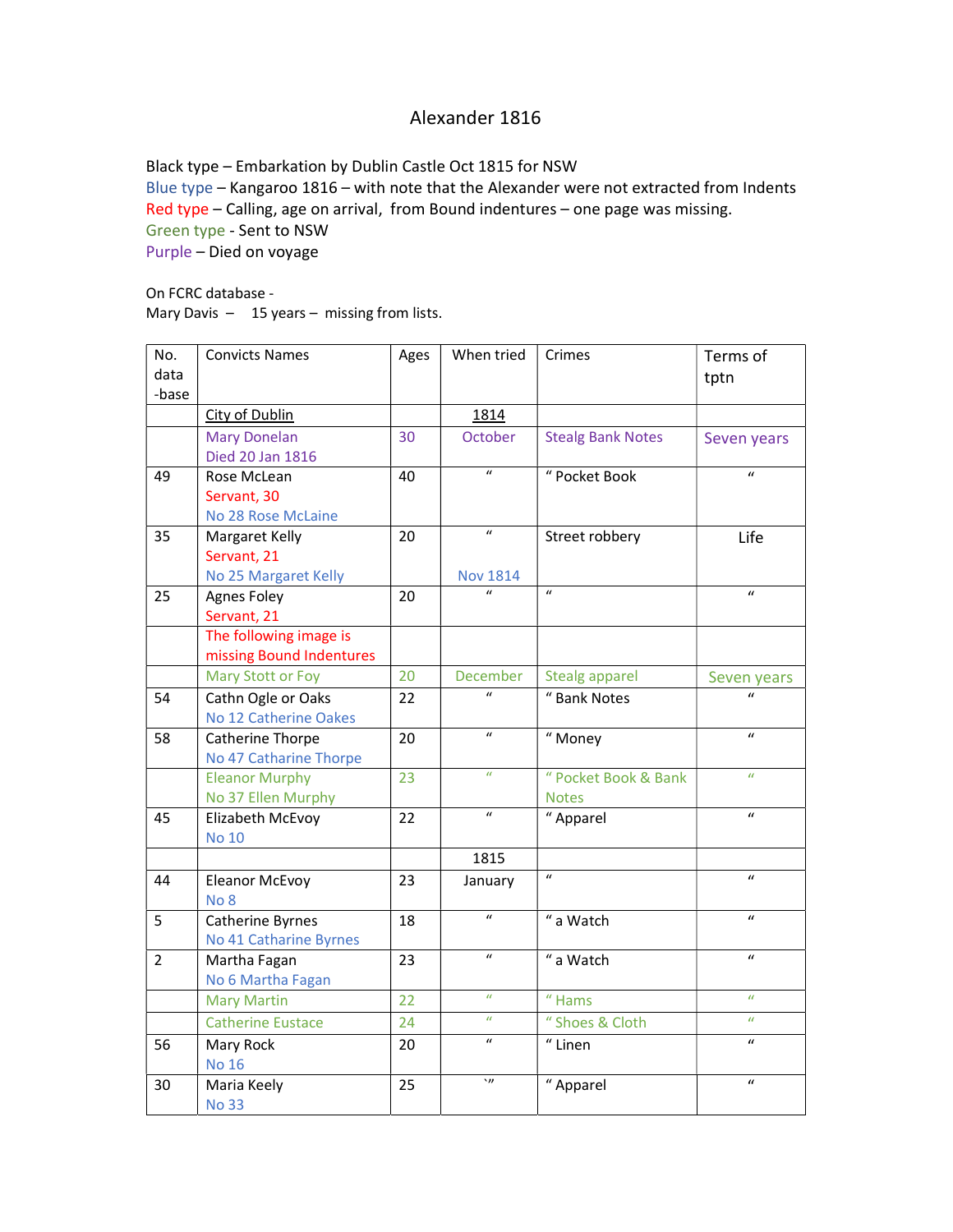| 26 | Ann Foster                  | 21  | $\boldsymbol{u}$ | " Bank Notes                                             | $\boldsymbol{u}$ |
|----|-----------------------------|-----|------------------|----------------------------------------------------------|------------------|
|    | No 39 Ann Forster           |     |                  |                                                          |                  |
|    | <b>Mary Power</b>           | 40  | $\boldsymbol{u}$ | " Apparel                                                | $\boldsymbol{u}$ |
| 43 | Phebe McClusky              | 34  | $\eta$           | Possessing Forged                                        | Fourteen         |
|    | No 14 Phebe McCluckey       |     |                  | <b>Notes</b>                                             | years            |
| 10 | Ann Beckett                 | 22  | $\boldsymbol{u}$ | Stealg apparel                                           | Seven years      |
|    | No 57 Ann Becket            |     |                  |                                                          |                  |
|    | Ann Watson                  | 25  | $\boldsymbol{u}$ | " a Watch                                                | $\boldsymbol{u}$ |
| 19 | Isabella Connor             | 27  | $\mathbf{u}$     | Possessing Forged                                        | Fourteen         |
|    | <b>No 58</b>                |     |                  | Notes                                                    | years            |
| 39 | Mary Carr                   | 25  | $\boldsymbol{u}$ | Stealg a Watch                                           | Seven years      |
|    | No 20 Mary Kerr             |     |                  |                                                          |                  |
| 29 | Mary Johnston               | 24  | February         | "Apparel                                                 | $\boldsymbol{u}$ |
|    | No 40 Mary Johnson          |     |                  |                                                          |                  |
|    | <b>Catherine Kelly</b>      | 50  | February         | <b>Stealg Bank Notes</b>                                 | Seven years      |
| 6  | Elizabeth Aspall            | 18  | $\mathbf{u}$     | "Cotton                                                  | $\mathbf{u}$     |
|    | No 15 Elizth Aspell         |     |                  |                                                          |                  |
| 13 | Mary Bradshaw               | 17  | $\boldsymbol{u}$ | $\boldsymbol{u}$                                         | $\boldsymbol{u}$ |
|    | <b>No 17</b>                |     |                  |                                                          |                  |
| 23 | Mary Hamilton               | 20  | $\mathbf{u}$     | " a Watch                                                | $\boldsymbol{u}$ |
|    | <b>No 48</b>                |     |                  | $\boldsymbol{u}$                                         |                  |
| 34 | Margaret Kelly              | 21? | $\mathbf{u}$     |                                                          | $\boldsymbol{u}$ |
|    | <b>No 11</b>                |     | $\boldsymbol{u}$ |                                                          | $\boldsymbol{u}$ |
| 60 | Hester Webb                 | 24  |                  | "Apparel etc.                                            |                  |
|    | Servant, 26                 |     |                  |                                                          |                  |
|    | <b>No 36</b>                |     | $\boldsymbol{u}$ |                                                          | $\boldsymbol{u}$ |
| 31 | <b>Bridget Kelly</b>        | 50  |                  | " Cloth                                                  |                  |
|    | Servant, 50<br><b>No 45</b> |     |                  |                                                          |                  |
|    | <b>Elizabeth McNally</b>    | 29  | March            | " Shirts etc                                             | $\boldsymbol{u}$ |
|    | Country woman, 30           |     |                  |                                                          |                  |
|    | <b>Ann Talbot</b>           | 30  | $\boldsymbol{u}$ | " Pocket Book & Bank                                     | $\boldsymbol{u}$ |
|    | Died 22 Jan 1816            |     |                  | <b>Notes</b>                                             |                  |
| 62 | Mary Murray or Barret       | 18  | $\boldsymbol{u}$ | $\overline{\mathbb{F}}$ ?                                | $\boldsymbol{u}$ |
|    | Country service, 30         |     |                  |                                                          |                  |
|    | No 5 Mary Barrett           |     |                  |                                                          |                  |
|    | No 23 Mary Barrett          |     |                  |                                                          |                  |
|    | No 34 Mary Murry?           |     |                  |                                                          |                  |
| 9  | Angelina Beaty              | 20  | $\boldsymbol{u}$ | " a Watch                                                | $\boldsymbol{u}$ |
|    | Servant, 21                 |     |                  |                                                          |                  |
|    | No 42 Angelina Beatty       |     |                  |                                                          |                  |
| 46 | Ann Magarry                 | 42  | April            | $u - u$<br>& Bank Notes                                  | $\boldsymbol{u}$ |
|    | MacGurry/Magarry            |     |                  |                                                          |                  |
|    | No 26 Ann McGarry           |     |                  |                                                          |                  |
| 42 | <b>Bridget Lamb</b>         | 20  | $\boldsymbol{u}$ | $\boldsymbol{u}$<br>$\boldsymbol{u}$<br>$\boldsymbol{u}$ | $\boldsymbol{u}$ |
|    | Market [woman], 23          |     |                  |                                                          |                  |
|    | <b>No 32</b>                |     |                  |                                                          | $\boldsymbol{u}$ |
| 23 | Ann Farrell                 | 18  | May              | " Plate & Apparel                                        |                  |
|    | Servant, 19                 |     |                  |                                                          |                  |
|    | <b>No 49</b>                |     |                  |                                                          |                  |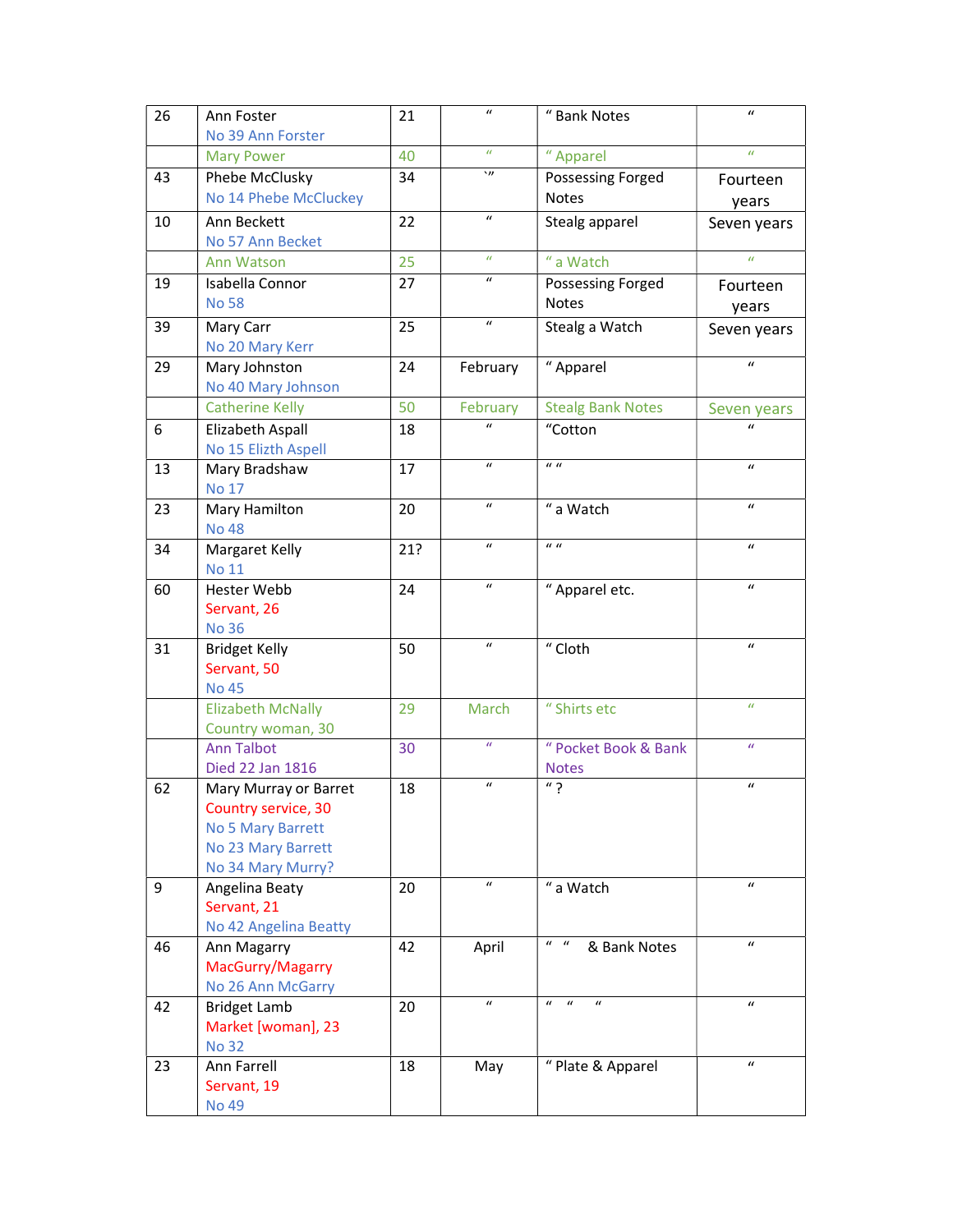| 17             | <b>Bridget Byrne</b><br>Servant, 25 | 30 | $\boldsymbol{u}$ | " Apparel                            | $\boldsymbol{u}$           |
|----------------|-------------------------------------|----|------------------|--------------------------------------|----------------------------|
|                | No 27 Bridget Byrnes                |    |                  |                                      |                            |
| 15             | Mary Brown                          | 20 | $\boldsymbol{u}$ | " a Watch                            | $\boldsymbol{u}$           |
|                | Country service, 26                 |    |                  |                                      |                            |
|                | <b>No 19</b>                        |    |                  |                                      |                            |
| 12             | Judith Blake                        | 20 | $\boldsymbol{u}$ | $\boldsymbol{u}$<br>$\boldsymbol{u}$ | $\boldsymbol{u}$           |
|                | [name illegible] Servant 22         |    |                  |                                      |                            |
|                | <b>No 24</b>                        |    |                  |                                      |                            |
| 57             | Mary Savage                         | 30 | $\boldsymbol{u}$ | " Shawls                             | $\boldsymbol{u}$           |
|                | Market servant, 30                  |    |                  |                                      |                            |
|                | No <sub>7</sub>                     |    |                  |                                      |                            |
| 32             | <b>Eleanor Kelly</b>                | 22 | $\boldsymbol{u}$ | " Apparel                            | $\boldsymbol{u}$           |
|                | Servant, 22                         |    |                  |                                      |                            |
|                | No 46 Ellen Kelly                   |    |                  |                                      |                            |
| 20             | Mary Ann Cahill or Delany           | 21 | $\boldsymbol{u}$ | " Bank Notes                         | $\mathbf{u}$               |
|                | Servant, 22                         |    |                  |                                      |                            |
|                | No 35 Mary Ann Cahill               |    |                  |                                      |                            |
|                | <b>Mary Smith</b>                   | 22 | $\boldsymbol{u}$ | " Apparel                            | $\boldsymbol{u}$           |
|                | Servant, 21                         |    |                  |                                      |                            |
|                | Ann Kennedy                         | 21 | June             | " Bank Notes                         | $\boldsymbol{u}$           |
|                | Servant, 23                         |    |                  | $u = u$                              | $\boldsymbol{u}$           |
|                | Ann Ward                            | 22 | July             | & Watch                              |                            |
|                | Servant, 27                         |    | $\boldsymbol{u}$ |                                      | $\boldsymbol{\mathcal{U}}$ |
| 51             | Mary Mullan                         | 20 |                  | " Apparel                            |                            |
|                | Ribbon [?], 30                      |    |                  |                                      |                            |
| 47             | No 4 Mary Mollan                    | 19 |                  | " Bank Notes                         | $\boldsymbol{u}$           |
|                | Abigail Maguire<br>?Servant, 22     |    | August           |                                      |                            |
|                | No 38 Abigail McGuire               |    |                  |                                      |                            |
| 48             | Maria Maguire                       | 22 | $\boldsymbol{u}$ | $\boldsymbol{u}$<br>$\mathbf{u}$     | $\boldsymbol{u}$           |
|                | ? ditto, 28                         |    |                  |                                      |                            |
|                | No 44 Maria McGuire                 |    |                  |                                      |                            |
| 11             | Ann Bennett                         | 36 | $\boldsymbol{u}$ | $\boldsymbol{u}$<br>$\boldsymbol{u}$ | $\boldsymbol{u}$           |
|                | ? ditto, 29                         |    |                  |                                      |                            |
|                | No 31 Ann Bennett                   |    |                  |                                      |                            |
| $\overline{7}$ | Cathrine Barnett                    | 30 | $\boldsymbol{u}$ | "Apparel                             | $\boldsymbol{u}$           |
|                | Country service, 40                 |    |                  |                                      |                            |
|                | No 18 Cathn Barnett                 |    |                  |                                      |                            |
| 8              | Mary Barnett                        | 31 | $\boldsymbol{u}$ | $\boldsymbol{u}$<br>$\mathbf{u}$     | $\boldsymbol{u}$           |
|                | Servant, 30                         |    |                  |                                      |                            |
| 21             | Ann D'Arcy                          | 40 | $\boldsymbol{u}$ | " Childs Apparel                     | $\boldsymbol{u}$           |
|                | Servant, 30                         |    |                  |                                      |                            |
|                | <b>No 29</b>                        |    |                  |                                      |                            |
| 22             | Mary Powell                         | 30 | $\boldsymbol{u}$ | " Apparel                            | $\boldsymbol{u}$           |
|                | Servant, 30                         |    |                  |                                      |                            |
|                | No 21 Mary Ever                     |    |                  |                                      |                            |
| 41             | Mary Brown or Kirk                  | 20 | $\boldsymbol{u}$ | $"$ a Watch                          | $\boldsymbol{u}$           |
|                | Servant, 19                         |    |                  |                                      |                            |
|                | <b>No 22</b>                        |    |                  |                                      |                            |
| 55             | Mary Redmonds                       | 26 | September        | $"$ Cotton                           | $\boldsymbol{u}$           |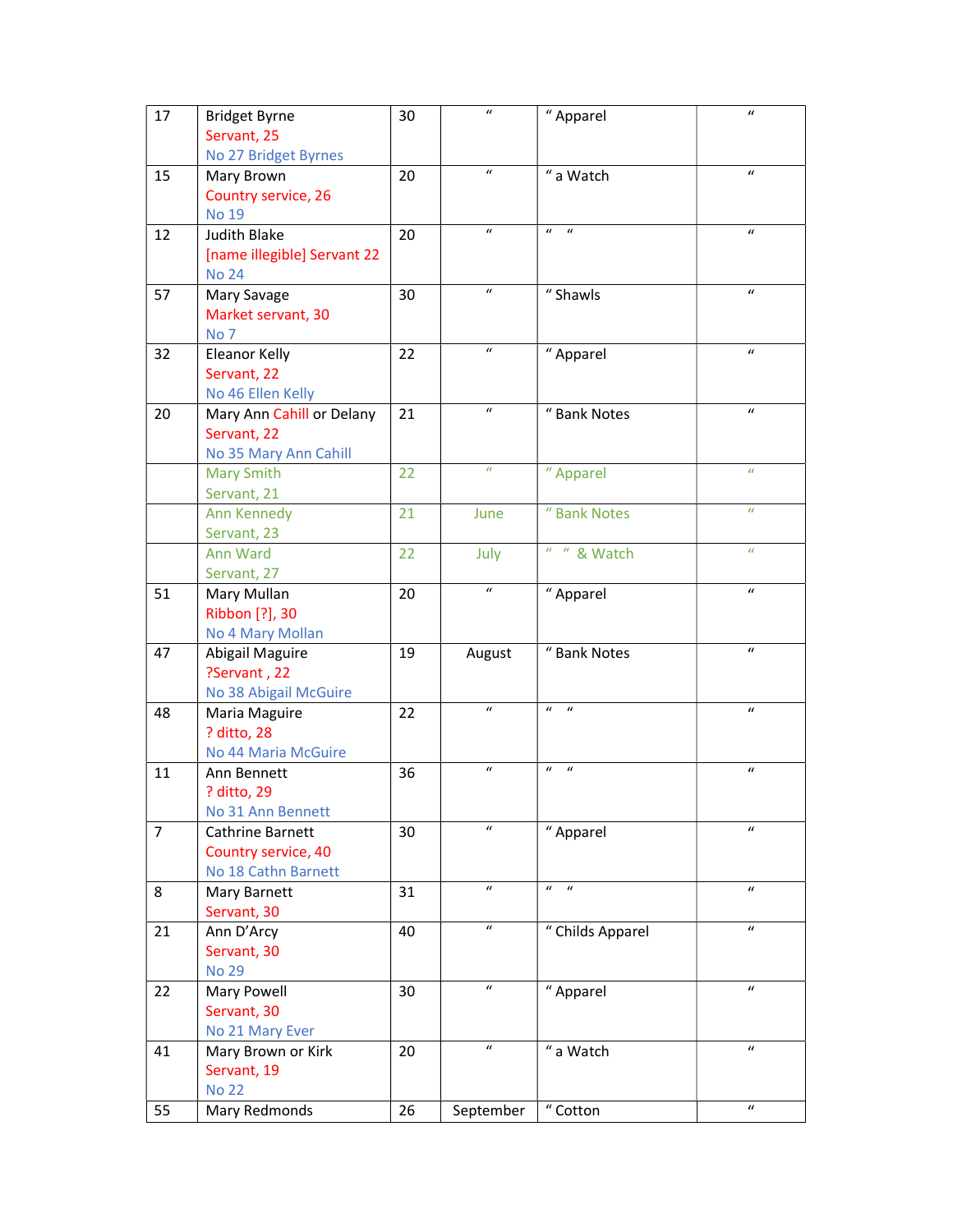|    | Country service, 20                       |    |                  |                                  |                  |
|----|-------------------------------------------|----|------------------|----------------------------------|------------------|
|    | No 13 Mary Redmond                        |    |                  |                                  |                  |
|    | <b>Armagh County</b>                      |    | 1815             |                                  |                  |
| 14 | Elizabeth Brown                           | 20 | July             | <b>Stealg Corduroy</b>           | Seven years      |
|    | Servant, 19                               |    |                  |                                  |                  |
|    | No 1                                      |    |                  |                                  |                  |
|    | <b>Jane Reed</b>                          | 35 | $\boldsymbol{u}$ | " Piece of Lace                  | $\boldsymbol{u}$ |
|    | Died 20 Nov 181[5]                        |    |                  |                                  |                  |
|    | <b>Carlow County</b>                      |    |                  |                                  |                  |
| 40 | Eleanor Kinsella                          | 29 | March            | <b>House Burning</b>             | Life             |
|    | Country worker, 36                        |    |                  |                                  |                  |
|    | No 2 Ellen Kinselagh                      |    |                  |                                  |                  |
|    | <b>Cork City</b>                          |    |                  |                                  |                  |
|    | <b>Mary Rochfort</b>                      | 48 | $\boldsymbol{u}$ | "Shoplifting                     | Seven years      |
|    | Nurse, 50                                 |    |                  |                                  |                  |
|    | <b>Johanna Murphy</b>                     | 20 | $\boldsymbol{u}$ | House Blary?                     | Fourteen         |
|    | Country worker, 30                        |    |                  |                                  | years            |
|    | <b>Bridget Connell</b>                    | 19 | $\boldsymbol{u}$ | $\boldsymbol{u}$<br>$\mathbf{u}$ | Seven years      |
|    | Servant, 2-                               |    |                  |                                  |                  |
|    | <b>Catherine Clarke</b>                   | 20 | $\boldsymbol{u}$ | Robbing a Person                 | Fourteen         |
|    | Servant, 30                               |    |                  |                                  | vears            |
| 16 | <b>Judith Burke</b>                       | 15 | $\boldsymbol{u}$ | Shoplifting                      | Seven years      |
|    | Country worker, 17                        |    |                  |                                  |                  |
|    | No 3 Judith Burke                         |    |                  |                                  |                  |
|    | Downs County                              |    |                  |                                  |                  |
|    | <b>Isabella Hunter or</b>                 | 28 | $\boldsymbol{u}$ | <b>Stealg Apparel</b>            | Seven years      |
|    | Davidson                                  |    |                  |                                  |                  |
|    | Country work, 28                          |    |                  |                                  |                  |
|    | Martha Wales or McElray?                  | 38 | August           | " Callico                        | $\boldsymbol{u}$ |
|    | Country work, 48                          |    |                  |                                  |                  |
|    | Drogheda                                  |    | $\mathbf{v}$     |                                  |                  |
|    | <b>Catherine Goff</b>                     | 21 |                  | <b>Picking Pockets</b>           | $\boldsymbol{u}$ |
|    | Servant, 22                               |    | $\boldsymbol{u}$ | $u - u$                          | $\boldsymbol{u}$ |
|    | <b>Ann McGuiness</b>                      | 27 |                  |                                  |                  |
|    | Servant, 27                               |    |                  |                                  |                  |
|    | <b>Dublin County</b>                      |    |                  |                                  |                  |
| 53 | Mary Murray                               | 30 | ? June           | House robbery                    | Life             |
|    | Servant, 24                               |    |                  |                                  |                  |
|    | No 34 Mary Murphy -<br><b>Dublin City</b> |    | <b>June 1815</b> |                                  |                  |
| 33 | Judith Kelly                              | 34 | $\boldsymbol{u}$ | $\boldsymbol{u}$<br>$\mathbf{u}$ | $\boldsymbol{u}$ |
|    | Country woman, 35                         |    |                  |                                  |                  |
|    | No <sub>9</sub>                           |    |                  |                                  |                  |
|    | <b>Kings County</b>                       |    |                  |                                  |                  |
| 38 | Mary Kennedy                              | 50 | August           | Receiving stolen                 | Seven years      |
|    | Servant, 60                               |    |                  | goods                            |                  |
|    | <b>No 30</b>                              |    |                  |                                  |                  |
|    | <b>Limerick City</b>                      |    |                  |                                  |                  |
| 3  | Johanna Conway                            | 23 | March            | Larceny                          | $\boldsymbol{u}$ |
|    | Servant, 23                               |    |                  |                                  |                  |